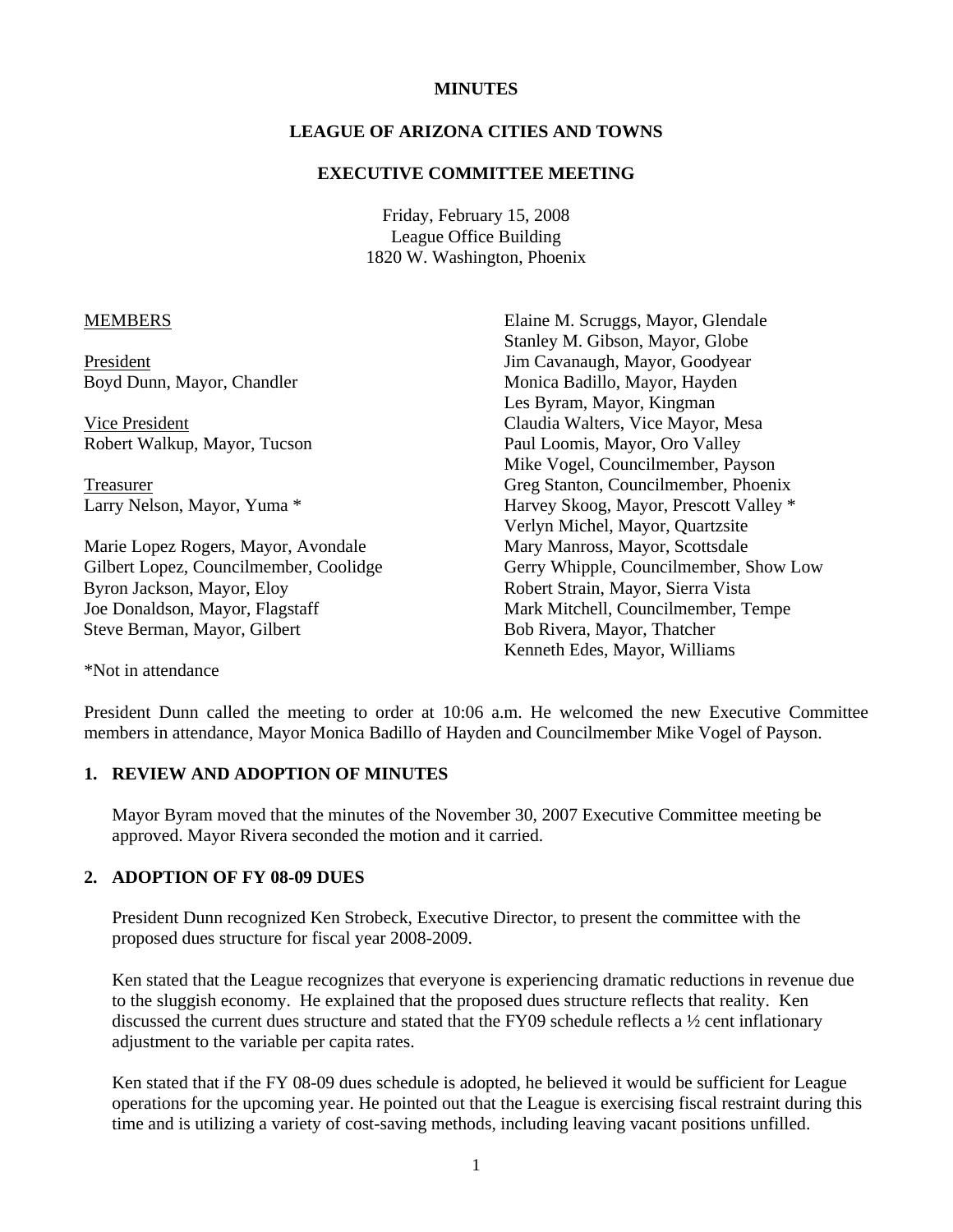Mayor Michel asked for clarification regarding the population estimates for the Town of Quartzsite. Ken explained that the dues formula is based on the annual DES population estimates.

Mayor Michel moved that the proposed due structure for FY 08-09 be adopted as presented. Councilmember Lopez seconded the motion and it carried.

# **3. REPORT FROM STATE SHARED REVENUE SUBCOMMITTEE**

President Dunn recognized Ken Strobeck to give an update on the activities of the State Shared Revenue Subcommittee.

Ken stated that the purpose of the State Shared Revenue Subcommittee is to develop methods which increase city and town visibility and involvement in advocating for the continuation of state shared revenue. He summarized some of the activities that the subcommittee has been involved with, including visits with legislators and legislative leadership, meetings with the Governor, attracting local media coverage, presenting about state shared revenue at council meetings, and encouraging cities and towns to public articles about state shared revenue in their city publications.

Ken also noted that the subcommittee has worked to develop key messages which the League has used to send out news releases to a wide audience.

Mayor Strain asked Ken about the current status of state-shared revenue in the legislature. Ken said that in a recent meeting both President Bee and Speaker Weiers indicated that they did not desire to touch shared revenue; however, they acknowledged that balancing the budget would be extremely difficult and that they had to look at many different options. Ken pointed out that President Bee did say that if modifying state shared revenue ever became an option, Bee would notify the League so that we could be a part of the discussion. Ken stated that there was much uncertainty and lack of consensus right now at the legislature regarding the budget.

President Dunn followed up on Ken's statement, and stated that he attended the same meeting with President Bee and Speaker Weiers. President Dunn said that he felt a strong level of uncertainty at this point, because although Bee and Weiers understood the importance of state shared revenue for cities and towns – they were not willing to take it off the table as a potential area for modification. President Dunn noted that Bee and Weiers repeatedly emphasized the dire situation we are in with the budget.

Mayor Berman referred to the state shared revenue agreement established in 1972 and asked if cities and towns would be allowed to modify the agreement and pass a municipal income tax in the event that the legislature modifies the agreement. Ken stated that since the 1972 initiative regarding state shared revenue is in statute, the legislature could modify it provided they had majority votes in both chambers and the approval of the Governor.

Mayor Walkup mentioned that he believed that state shared revenue is in a very fragile situation, and stated that the Governor informed him that the presence of the mayors during the legislative process is very powerful and important tool. Mayor Walkup encouraged all the Executive Committee members to increase their visibility at the legislature.

Many members of the committee agreed with Mayor Walkup's concerns. Discussion ensued regarding ways that mayors and councilmembers can be more visible during the legislative process. Councilmember Mitchell and Mayor Lopez Rogers emphasized a need for cities and town to engage their universities, chambers of commerce, and the business community as allies and partners.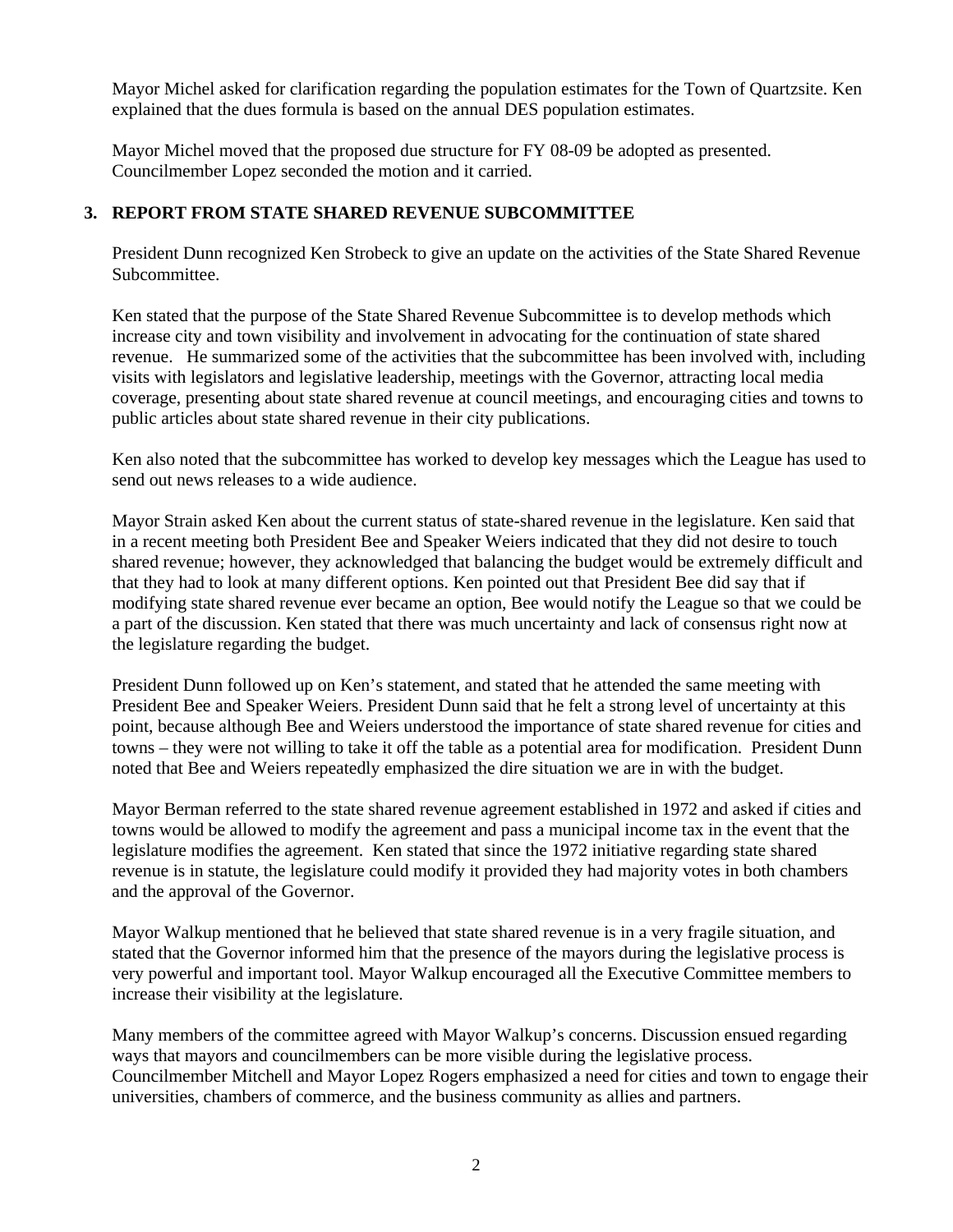Mayor Dunn pointed out that the League will host a legislative reception next week and encouraged Executive Committee members to attend.

# **4. LEGISLATIVE PROGRAM UPDATE/ISSUES DISCUSSION**

Mayor Dunn recognized Ken Strobeck, Executive Director, to update the committee on the legislative issues.

Ken stated the League is currently following many bills, most recently the bill on county tax credit which passed out of committee 5-3. Jeff testified on the bill, gaining a few more allies against this bill. Ken stated that the League is treating every one of these measures seriously and will fight them with all our energy, because the number one agenda item is to protect shared revenue. It was noted that this bill shouldn't go anywhere. The main point is to remind everyone that shared revenue is extremely important.

Mayor Manross touched on a recent development regarding sign walker ordinances in Scottsdale, citing a recent court case in which the Superior Court ruled in favor of Scottsdale in regards to an appeal by a sign walker contractor, upholding the sign ordinance.

Mayor Dunn then moved to state bonding for school facilities. The mayor brought up the proposal from the Governor's office, which he noted focused mostly on the issue of the deficit. The mayor felt that without a lot of details, no one can really know what's going to work in the long run. The League has been asked if it will come to a formal position on the bonding issue. Many concurred that it may be more useful for those who are passionate about it to indicate their feelings independently.

Mayor Manross suggested that in supporting the Governor on this issue, cities and towns may receive some protection in regards to shared revenue. Several members of the executive committee agreed, and stated that state bonding may even turn into a positive method to deal with the budget. Mayor Walkup followed up by mentioning that while this may be a good avenue to follow, the timing of when cities and towns support the Governor on the bonding issue is crucial. If the timing is not appropriate, legislators may feel that they will then be relieved of their responsibilities to protect cities and towns from state shared revenue raids. Mayor Walkup went on to suggest that if those concerned wait and let the idea mature around the legislature, legislators may come to this conclusion on their own, and that would be the time for cities and towns to voice their support, or lack of opposition.

Councilmember Stanton discussed the inevitability of state bonding, indicating that the debate will be over the level of bonding, not whether or not it will be used. If the cities and towns truly want to protect shared revenue, bonding will have to occur – and the key people to talk to would be first and second year legislators. Councilmember Stanton urged the Executive Committee to come take a lead support of the bonding issue.

Mayor Dunn countered with the question of whether or not this would be a League issue to consider if the state was not currently in a deficit. If the League takes a position, it should be made clear that this would be an attempt to propose how the state should resolve their financial problems, otherwise others will wonder what the League is doing taking a position on school bonding.

Vice Mayor Walters spoke in moderate support of bonding, but followed by indicating concerns about the League as a whole taking a position on this issue. She felt it would be more prudent for individuals to go to their respective legislators and talk to them independently about the issue.

Mayor Scruggs agreed with Vice Mayor Walters, noting that it is not the place of members to inform the legislature how to fix their budget, in the same way that a legislator would not come to a city and tell the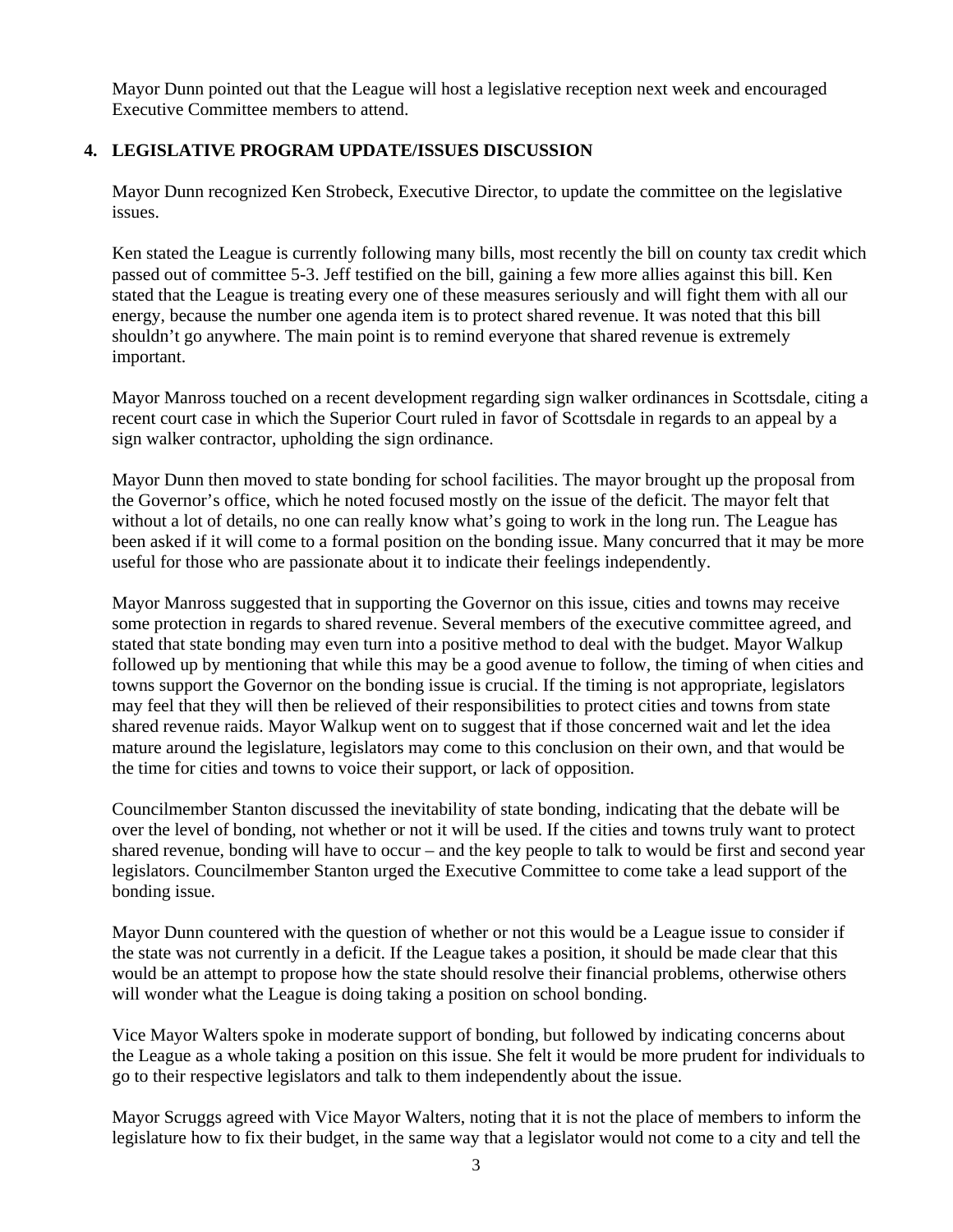mayor how to fix their city budget. Mayor Scruggs discussed a need to have all three parts working together – the House of Representatives, the Senate, as well as the Governor – in order for any decision to arise.

Mayor Dunn cited the issue of timing and also commented that there are still individuals and members who feel that bonding is not an appropriate tool, and that there needs to be more consensus-building on the issue. Mayor Scruggs followed by indicating that she would be unable to vote one way or another without having direction from the council, and that everyone should be cautious because that would be a highly political action. Many members voiced similar concerns regarding the League as a whole taking a position on bonding.

It was brought up that the schools currently have no position on bonding. The members concurred that it may not be wise to take a position on bonding, when the school boards have not said anything yet. Another question arose as to whether or not cities and towns would in fact have a guarantee that shared revenues would be protected if they were to voice their support on the Governor's proposal for bonding.

Mayor Walkup summed up his views by recommending that the Committee not take a formal position today but that individuals go to their respective legislators and discuss their position on bonding one-onone.

It was decided that until something comes out that involves a solution that protects shared revenue, the League won't take a public stance on school bonding because our main issue is shared revenue, not school bonding. Ken also mentioned that the Governor's office was eager to even receive individual support for the bonding proposal.

Mayor Dunn then concluded the discussion on state bonding for schools issue, and referred to Ken to continue the legislative update. Ken stated that there are many solar energy and finance bills that the League is working on. The discussion went on to immigration matters.

There was a short discussion about Representative Nelson's alternative language on Representative Pearce's "sanctuary cities" bill. Ken discussed Representative Nelson's status as a friend of the League, and that the representative requested feedback from cities and towns about his version of the bill. Mayor Dunn responded by referring to the importance of comprehensive immigration reform, and that with the inability to happen at the federal level it has fallen to cities – as in some ways the most significant unfunded mandate.

The discussion ended with a consensus that the public has a general lack of understanding on the issue, and that it is a question between what is the right thing versus the legal thing to do with regards to immigration. No specific decision was made about this piece of legislation, and it will be an on-going issue.

# **5. REPORT FROM EXECUTIVE DIRECTOR**

President Dunn asked Ken Strobeck to give an update on various League activities.

Ken referred the Executive Committee to the report included in their meeting packet. He briefly highlighted two of the new services which are underway: the League-sponsored health insurance pool (H-PACT) and the partnership with Revenue Discovery Systems, a sales tax auditing, collection and debt collection service for cities and towns.

Ken reminded the Committee that the schedule for future Executive Committee meetings was included in the meeting packet.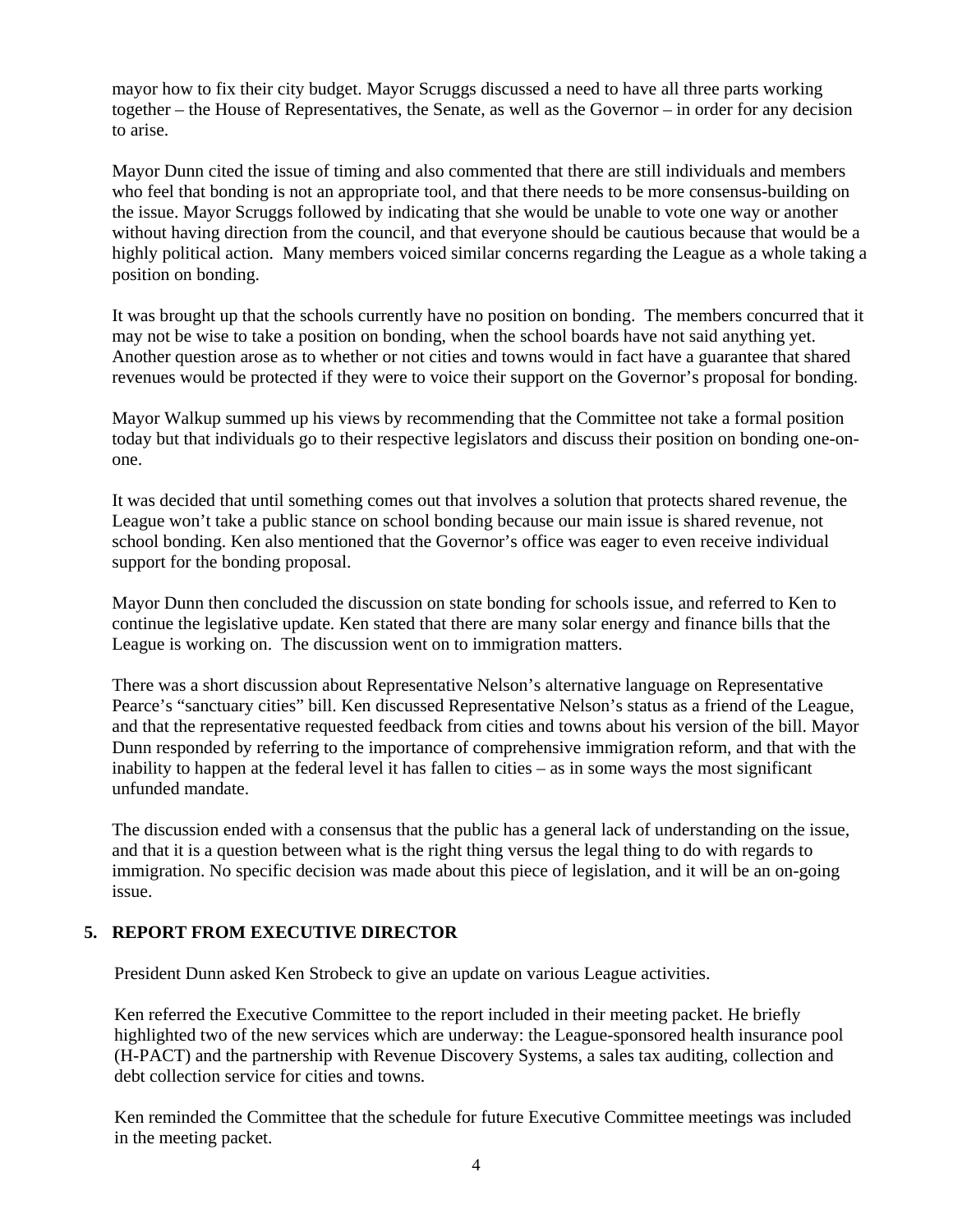# **6. SITE SELECTION FOR FUTURE ANNUAL CONFERENCES**

President Dunn introduced Matt Lore, Communication and Education Director, to present the bids for the 2010 Annual Conference. Matt explained that the League had received two bids from resorts interested in hosting the 2010 Conference: the Marriott Renaissance in Glendale and the Marriott Starr Pass in Tucson. Both resorts have the capability to handle room and space logistics for the event.

Matt introduced Mayor Scruggs of Glendale who gave some brief remarks about Glendale's desire to host the conference at the Marriott Renaissance. Representatives from the Marriott Renaissance also spoke briefly regarding the hotel. Following those remarks, Mayor Walkup spoke about Tucson's desire to hold the conference at the Starr Pass once again. Representatives from the Marriott Starr Pass also spoke briefly about their hotel.

Following the presentations, Matt asked the Executive Committee to fill out their ballots. Matt stated that following the Executive Committee meeting, League staff will proceed to finalize negotiations with the site chosen by the Committee. If logistical issues should arise during final negotiations that would preclude the chosen site from hosting the event, staff will then negotiate with the site that receives the second amount of votes from the Executive Committee.

President Dunn moved that the hotel that received second place be considered as the choice for the 2011 conference location. Mayor Lopez Rogers seconded the motion and it carried.

The ballots were counted and the Executive Committee chose the Marriott Renaissance as the preferred location for the 2010 Annual Conference thus giving the Starr Pass in Tucson the 2011 Annual Conference.

## **7. OTHER BUSINESS**

President Dunn asked if there was any other business.

 Mayor Jackson requested a formal letter of support from the Executive Committee regarding the possible creation of the Decades Theme Park in Eloy.

 Mayor Berman moved that the League issue a letter of support for the creation of the Decades Theme Park in Eloy. Councilmember Lopez seconded the motion.

 Vice Mayor Walters pointed out that the Executive Committee may not be within its legal bounds to issue a letter of support due to the fact that it was not on the agenda. Members of the Executive Committee agreed that they did support the creation of the Decades Theme Park in Eloy, and Ken stated that he would consult with legal counsel to determine the appropriate action.

 Ken Strobeck mentioned that Mayor Scruggs had asked about the legality of secret balloting during Executive Committee meetings. He asked Executive Committee members to read the letter in their meeting packet from Dave Merkel, League General Counsel. Ken summarized that a public body can use a paper ballot, as long as the ballot is signed by the participant, in the event that there are future inquires as to who voted which way.

 Mayor Rivera invited the Executive Committee members to visit the traveling Vietnam memorial wall which will be in his community soon.